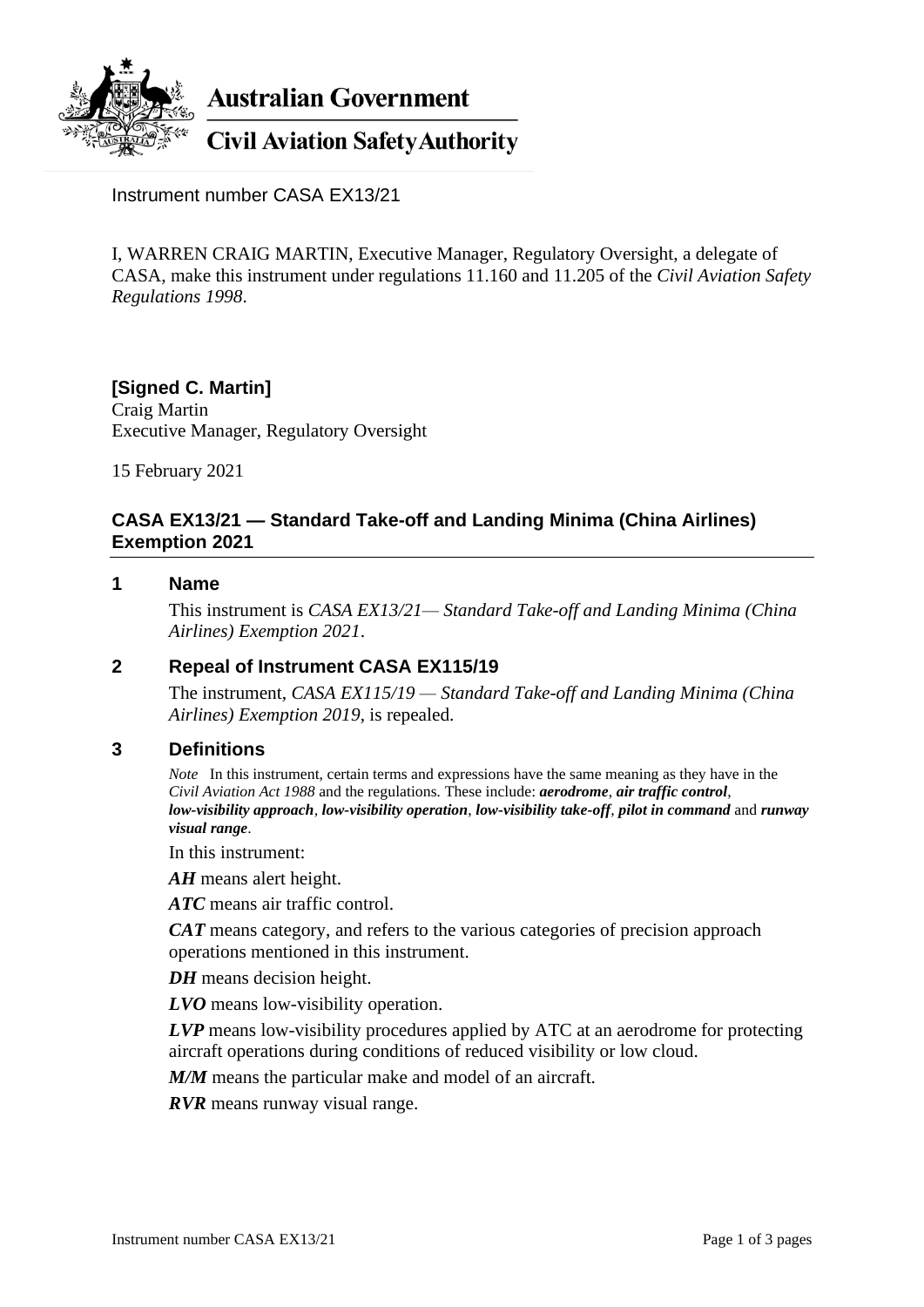# **4 Application**

This instrument applies in relation to China Airlines Limited of Dayuan District, Taiwan (the *exempted operator*), ARN 563988, if:

- (a) the exempted operator conducts a flight to or from an aerodrome in any of the following kinds of aircraft (the *aircraft*): A330-300, A350-900, B747-400F, B777-300ER, B777F; and
- (b) ATC at the aerodrome has informed the pilot in command of the aircraft that LVP are in force.

## **5 Exemptions**

- (1) The exempted operator is exempt from compliance with subregulations 257 (3) and (4) of CAR in relation to the flight.
- (2) The pilot in command of the aircraft is exempt from compliance with subregulations 257 (3) and (4) of CAR in relation to the flight.

## **6 Conditions**

- (1) It is a condition of the exemption in subsection 5 (1) that the exempted operator ensures compliance with the requirements mentioned in subsection (3).
- (2) It is a condition of the exemption in subsection 5 (2) that the pilot in command of the aircraft ensures compliance with the requirements mentioned in subsection (3).
- (3) The requirements are:
	- (a) the aircraft must comply with the meteorological minima for LVO and associated requirements set out in Schedule 1; and
	- (b) the requirements for LVO mentioned in Schedule 2.

## **7 Repeal of this instrument**

This instrument is repealed at the end of 31 January 2024.

## **Schedule 1 Operating minima for LVO**

## **Low-visibility take-off minimum**

1 An aircraft of a kind mentioned in column 1 of Table 1 must not conduct a low-visibility take-off from the aerodrome if the reported RVR for the take-off is less than the meteorological minimum in column 2 of the Table.

#### **Table 1: Low-visibility take-off minimum**

| <b>Aircraft M/M</b><br><b>Meteorological minimum</b> |                  |
|------------------------------------------------------|------------------|
| $\left(\text{column } 1\right)$                      | (column 2)       |
| A330-300                                             | 150 <sub>m</sub> |
| A350-900                                             |                  |
| B747-400F                                            |                  |
| B777-300ER                                           |                  |
| <b>B777F</b>                                         |                  |